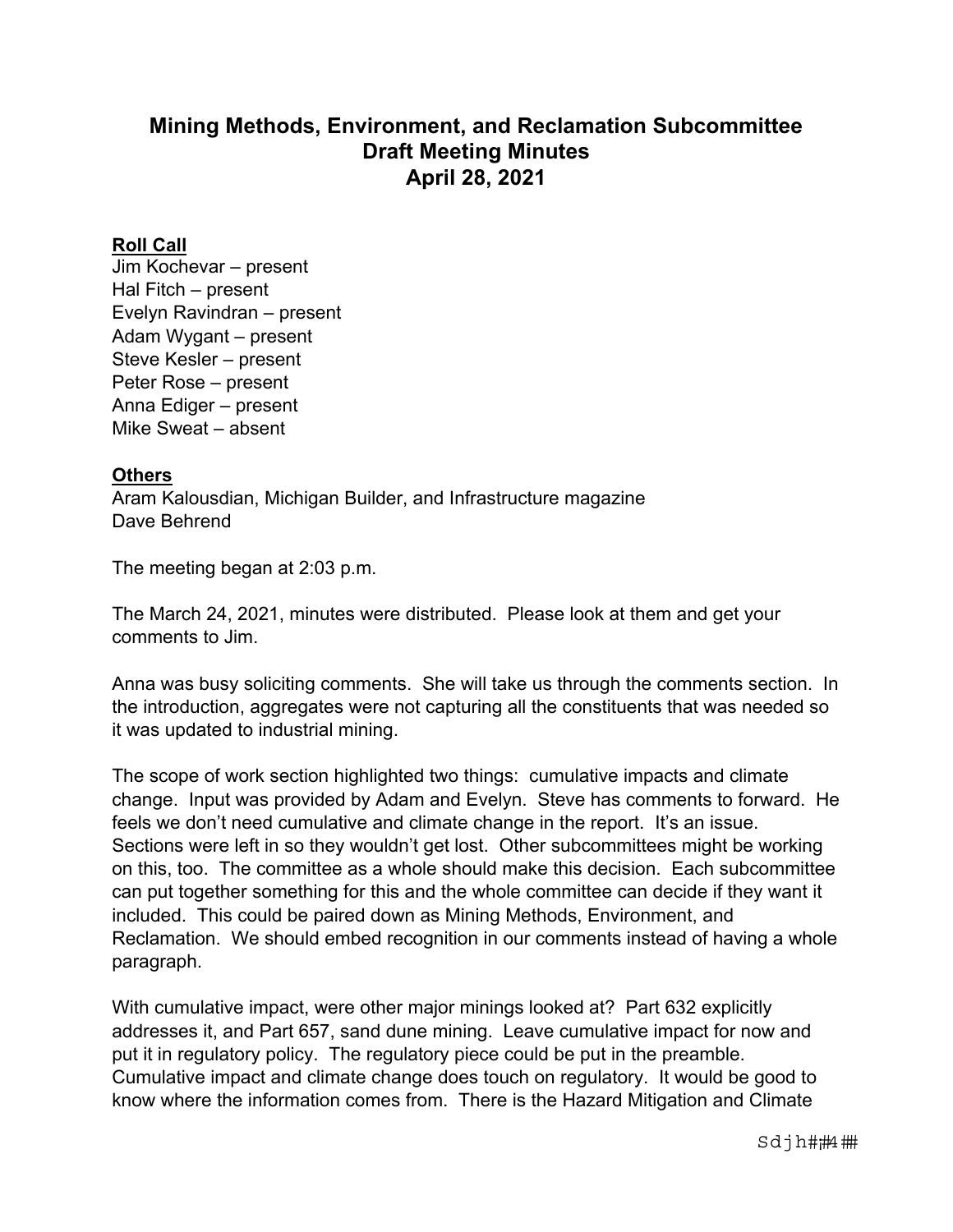Change office. We have to be accurate. The Regional Planning committed provided plans for tribes. Different language instead of climate change is fine.

It could be a controversial topic. We don't want it to retract from industry. We need to work with people who will be reading this. We hear about this when we have public hearings. Are events appropriate if we see high intensity storms? Where do we go with recommendations? We may have some folks thinking if there is a 100-year event, it should be 500 years. State decisions need to be based on science. They are in Part 632.

Adam will talk to Brandy Brown and James Clift in the climate change office with the State of Michigan regarding language. Would that satisfy concerns? Some people may think climate change needs to be addressed, and we should say those issues need to be addressed. We can't draw on this mining practice and whether it should be deterred or preferred due to climate change.

Mining things like lithium and wind turbines are necessary and do decrease our carbon footprint. Keep in mind extreme situations. We could add a narrative on what companies are doing. Minerals are critical. Miners expected to provide them, but they are under pressure with ES and G carbonization.

Mining is necessary for wind turbines. There are other impacts on carbon footprints. Don't expect a consensus. When designing toward the extreme ends of things, you're encouraging decision making. They don't just run on a 20-year average. We may have to adapt. This whole section can encourage companies to look beyond reclamation and look at climate.

We found that trying to cut tailings construction is not good. It's not a bad thing, but non-stringent implies it's not happening. It's not a prescribed factor of safety. There is an elevated factor of safety to adhere to in designs. It should go through third party review as well. There are two ways to deal with tailings regardless of climate change. It's a gesture towards appropriate changes.

The upstream dam methods aren't created equal. They may have very little monitoring. It's in new global standing. This has been handled in Hal's subcommittee. Upstream dyke construction has failed. We can monitor this. However, the rise over run is different.

There are two issues, and it's more generic when it comes to tailing design and climate issues. Precipitation events should be factored in. That leaves us in a neutral position. Events are getting more frequent. It can be more general. It works with other best practices like pace backfill and other solutions. It can be considered as alternatives. The gypsum mine in Florida had a failure impacting water quality in the Tampa area.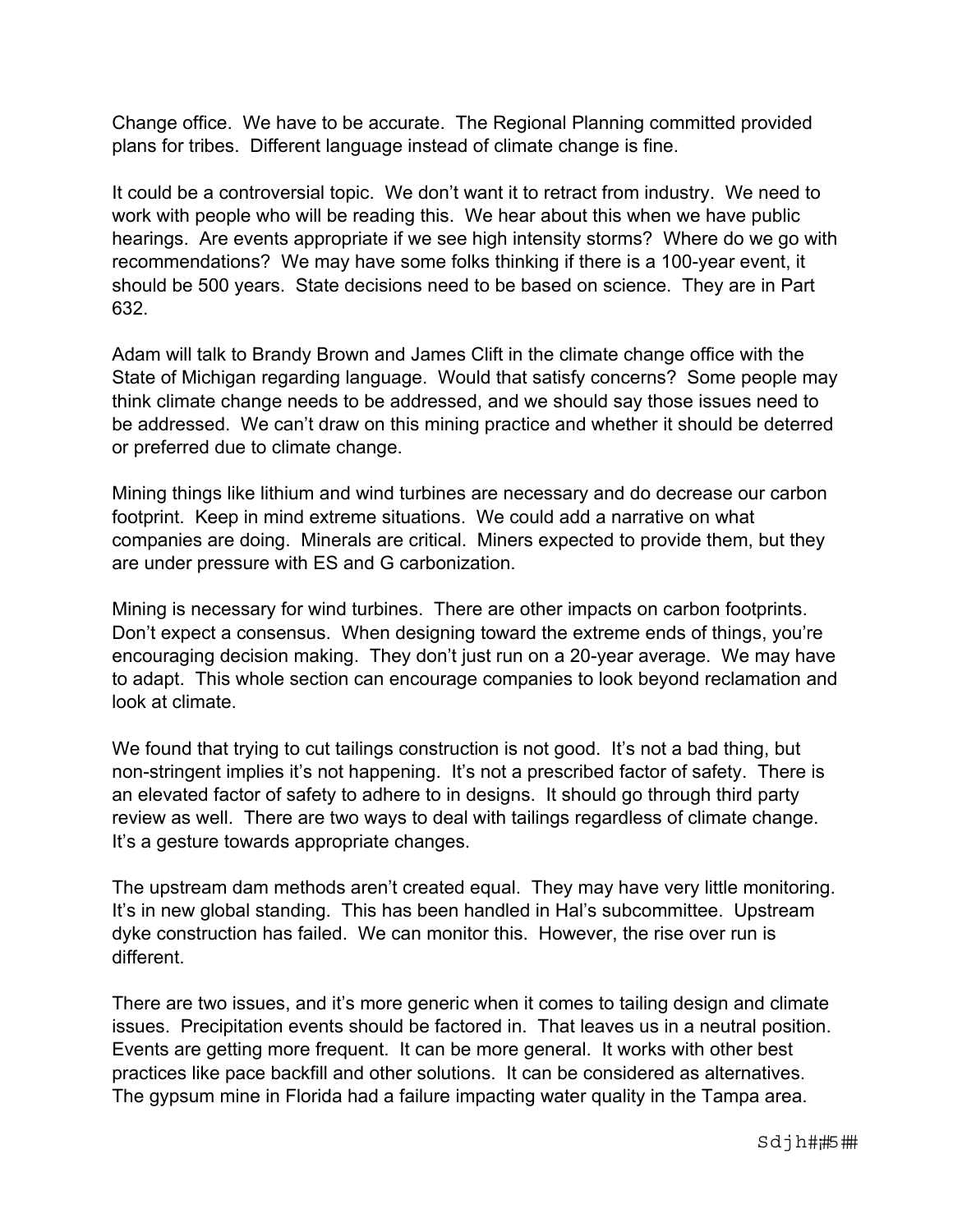It's a phosphate mine. It's covered in regulatory. We're talking about tailings.

In our area (Evelyn) stamp sands are an issue and we encourage reuse. Several proposals of Buffalo Reef are an issue. We can use it for roads and bricks. Has this been addressed? What about legacy and mining and reuse? Adam and Hal talked about legacy sites. A paragraph was added with Adam's language. Particular uses were added.

Reworking waste rock piles, dunes, and covering of reefs aren't technically mining. Consideration should be reviewed or regulated with mining. A person may want to mine for two reasons. It is advantageous to reclaim some of these legacies. How would funding be looked at by the state? A for-profit company could make shingles with copper in them, but economics don't work. A company may have concerns with dredging. They have financial non-traditional partnerships.

Buffalo Reef is a bad one. It's at the end of the spectrum of things we want to do. Sands are being moved on the shoreline. They could be used. We can address this in a more generic way in terms of mill waste or tailings that can be beneficial.

Mineland Visioning Partnership could develop in Michigan and bring resources from various perspectives. We can knit together funding to bridge the gaps. Brownfields are initially reentering property and includes tailings and waste rock. Leaching tails out of some metals, we could create good secondary land use. Try to find out proposals that say you mined here, now fix it.

We are trying to foster some down activity. There is potential harm and potential benefit. The Attorney General talked about tailings that didn't meet the state's definition. In regulatory, this was hinted at. Some regulations benefit everyone.

Mineral rights look and smell like mining. People are processing metals out of rocks, but taxes don't apply. Regs aren't going to change if there is a mineral right or not. Don't know how other states do it. Do they create another mining category? There has been a fair amount of controversy. This is common law. How did Minnesota handle how they reworked rock piles or tailings? Do they consider this in Minnesota? Steve will look into this.

Saucony worked in Michigan down in Groveland, but they don't have an active lease. Don't know how extractive if a company was regulated. It depends on tax or regulatory and how you were looking at it.

Comments on the report have worked its way through. Mineland Vision Partnership, what is the recommendation that comes out of this? This subcommittee report should put this together. We want recommendations or options for consideration. May need to